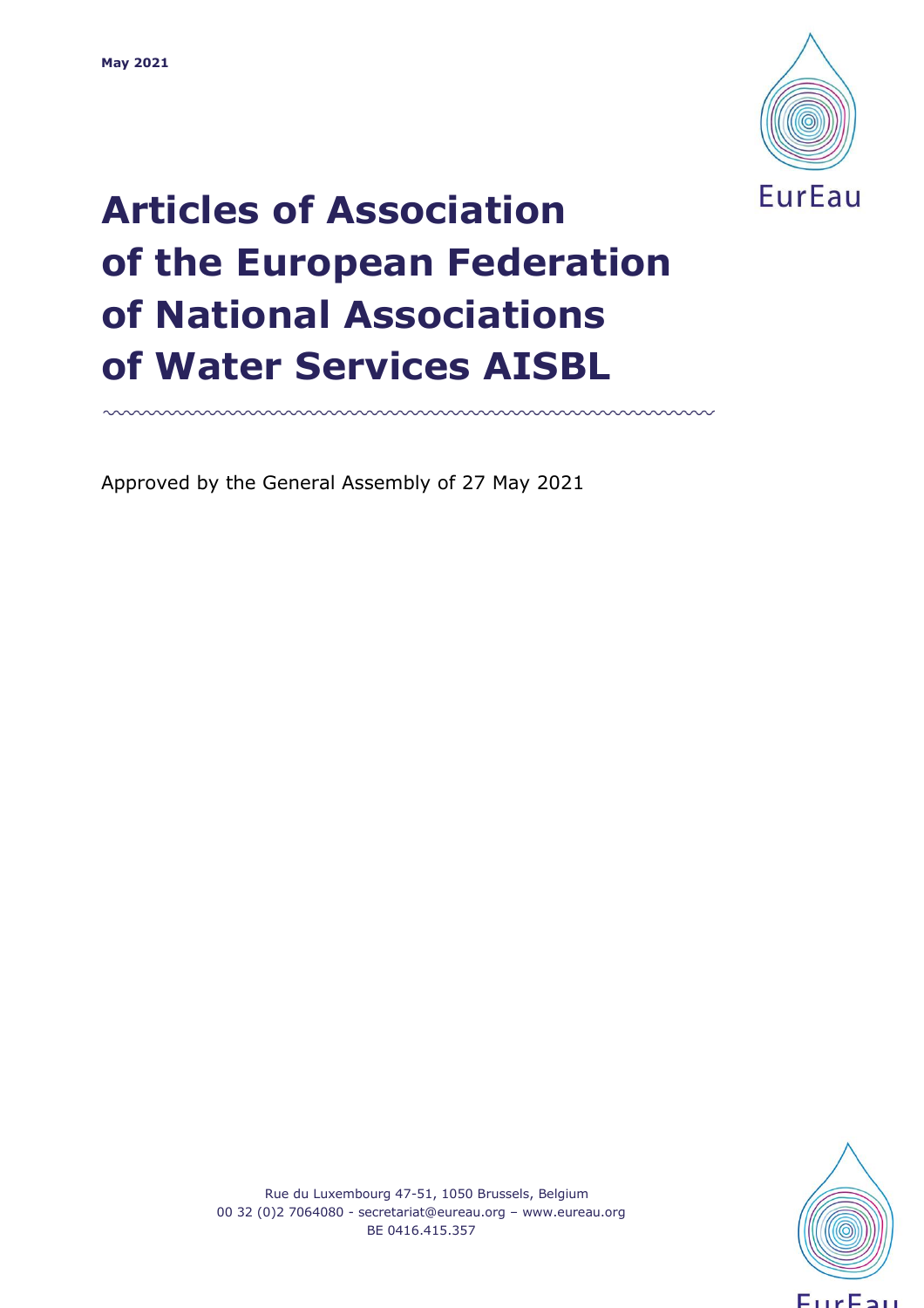

# 1. Chapter I – Name, registered office, purpose and duration

## Article 1 – Name

The name of the international non-profit association is "European Federation of National Associations of Water Services" and in abbreviated form, "EurEau". In French, the Association is known as the "Fédération européenne des Associations nationales de Services d'Eau" (hereinafter referred to as the "Association").

The English full version, the French full version and the abbreviated version of the name of the Association can each be used separately.

The Association is governed by the provisions of Title III of the Belgian Act of 27 June 1921 regarding non-profit associations, international non-profit associations and foundations (the "Act").

All acts, invoices, announcements, publicity, letters, orders and other documents issued by the Association, shall indicate the name of the Association preceded or followed by the words "internationale vereniging zonder winstoogmerk" or "association internationale sans but lucratif" or the abbreviation "IVZW" or "AISBL", as well as the indication of the registered office of the Association.

# Article 2 – Registered office

The registered office of the Association is established at 47-51, Rue du Luxembourg, 1050 Brussels.

The registered office may be transferred to any other location within the Brussels Capital Region by decision taken by the Executive Committee. The decision to move the registered office must be published in the Annexes to the Belgian Official Gazette.

The decision of the Executive Committee to move the registered office of the Association within the Brussels Capital Region is not considered as an amendment to the Articles of Association and does not require a decision of the General Assembly. The Executive Committee is entitled to establish a coordinated version of the Articles of Association and file it with the Commercial Court.

## Article 3 – Purpose and objectives

Considering that the objectives of the water utilities, represented by the national associations, are to provide to all type of users, on a permanent basis, services which:

- $\sim$  are a component of integrated water cycle management,
- $\sim$  comply with EU legislations, which set up a high level of requirements,
- $\sim$  meet the objectives determined by their responsible bodies,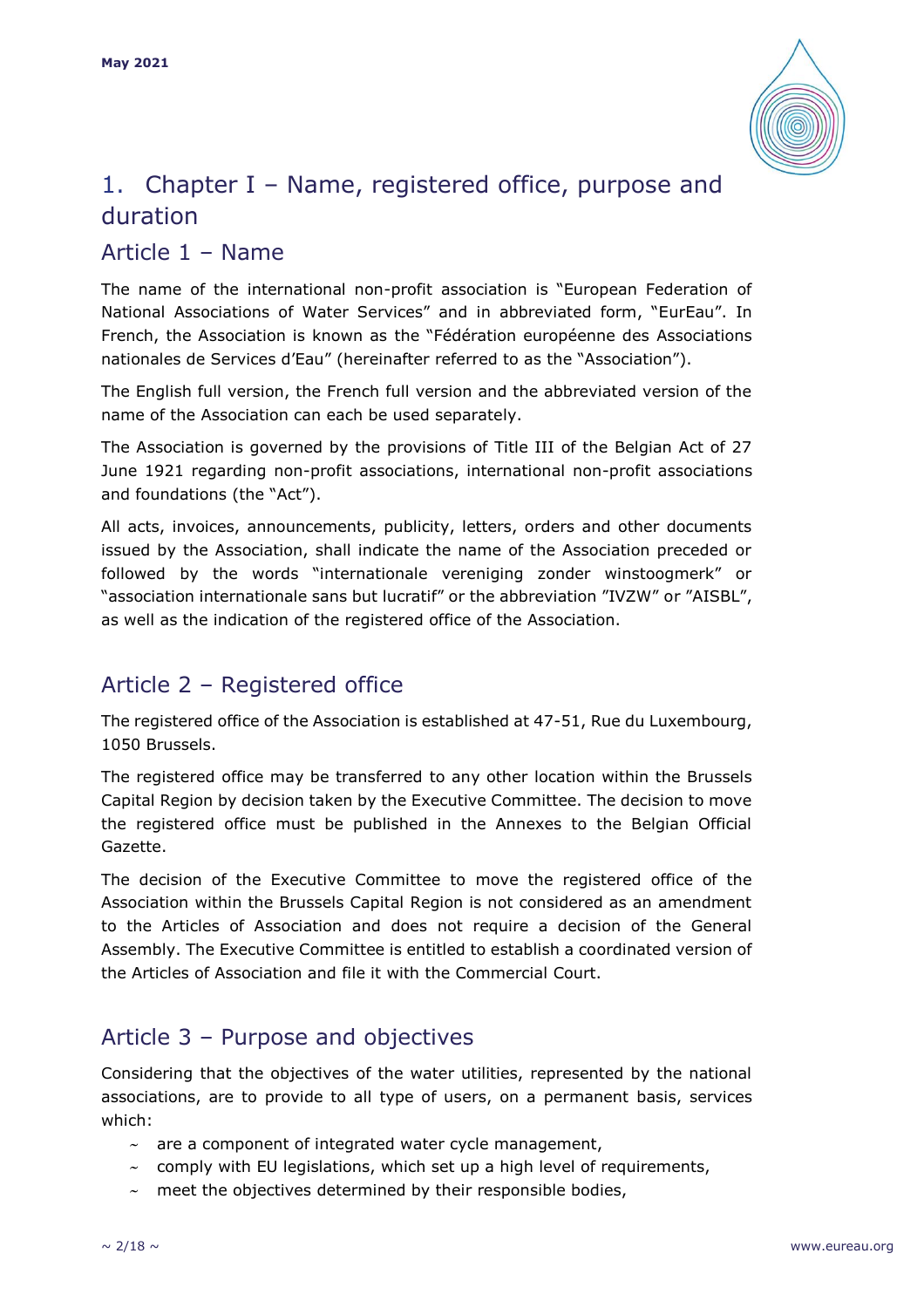

 $\sim$  represent locally the optimal way for combining affordability for the users, and sustainability for the utilities, for the communities and for the environment;

The objectives of the non-profit Association are:

- $\sim$  to defend the general interest of the water services, and to represent the common interests of its members with third parties, in particular the European institutions,
- $\sim$  to act as a forum for the exchange of information and experience between its members, and
- $\sim$  to take all steps and engage in any activities which are necessary or desirable to those purposes.

The Association is empowered to accomplish all acts or operations relating directly or indirectly to its purpose.

The Association may also exercise, lend its support to, or take an interest in, all similar, comparable, accessory or connected activities that would foster directly or indirectly the accomplishment of its purpose.

## Article 4 – Duration

The Association is incorporated for an unlimited period of time. It may only be dissolved in accordance with the procedure laid down in Article 35 of the Articles of Association.

# 2. Chapter II – Members

#### Article 5 - Criteria for membership

The Association is composed of full members and associate members.

The quality of member may not be assigned to a third party.

Any national association of water services of the countries - including those which are former members - of the EU or of the European Free Trade Association (EFTA) may apply to become a full member of the Association.

Any national association of water services of an applicant country to the EU or the EFTA or of a country sharing a river basin with a country of a full member of the Association may apply to become an associate member.

If a national association of water services is registered in a country eligible for membership and if national legislation leads to the creation of a new, representative entity of water services, both the association and the entity can be accepted for full or associate membership, provided they comply with the criteria listed below.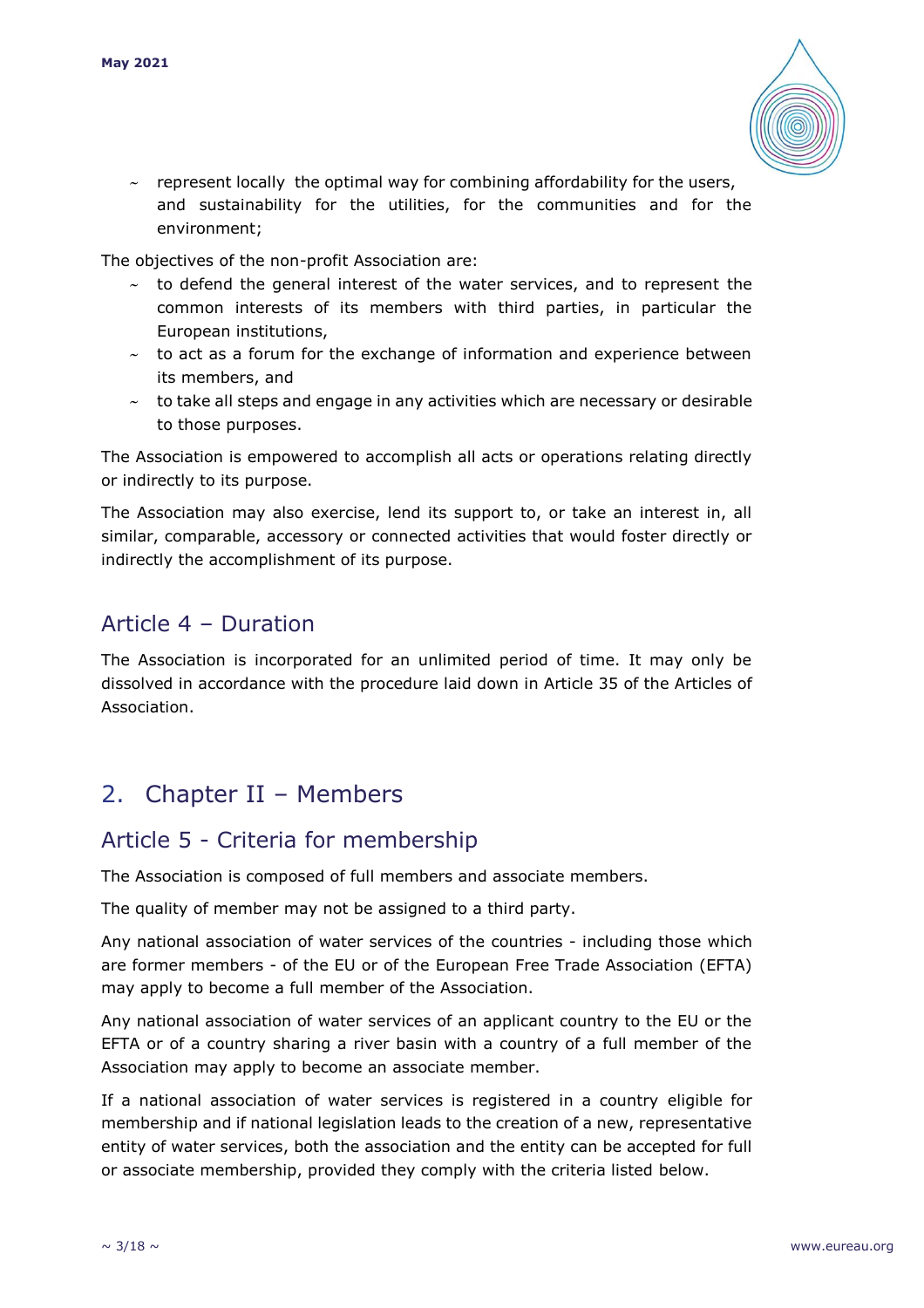

If no national association of water services is registered in a country eligible for membership, other entities of water services can be accepted for full or associate membership, provided they comply with the criteria listed below.

National associations, or other entities, applying for full or associate membership must:

- $\sim$  contribute to the objectives of the Association,
- $\sim$  be incorporated according to laws and customs of their country,
- $\sim$  be representative at national level,
- $\sim$  pursue no profit-making objectives, and
- $\sim$  undertake to comply with the provisions of the Articles of Association, the Internal Regulations and decisions of the bodies of the Association.

## Article 6 – Admission of members

Full membership to the Association may be applied for from the effective date of accession to the full membership of the EU or the EFTA of the country to which the national association of water services concerned belongs. Associations from former member states of the EU or EFTA may apply for full membership to the Association at any time.

Associate membership to the Association by national associations of EU or EFTA applicant countries may be applied for from the effective date of accession to the status of applicant member to the EU or to the EFTA of the country to which the national association of water services concerned belongs.

Any application for membership shall be addressed to the President, in writing. The President shall submit the application to the Executive Committee, which will examine whether or not the application meets the membership requirements. The President will submit the assessment and recommendation of the Executive Committee to the General Assembly. The General Assembly shall take its decision with a majority of two-thirds of the votes cast. Its decision does not need to be justified and is final.

The decision must be taken by the General Assembly at the latest 12 months as of the date of receipt of the application by the President. The decision is communicated to the applicant by the Secretary General by registered mail at the latest 1 month after the decision of the General Assembly.

## Article 7 - Rights and obligations of members

Unless explicitly provided otherwise in the Articles of Association, all members enjoy the same rights and have the same obligations.

Full members have the right to take part in the meetings of the General Assembly, to voice their opinion and to vote, in accordance with the principles laid down in article 14 of the Articles of Association.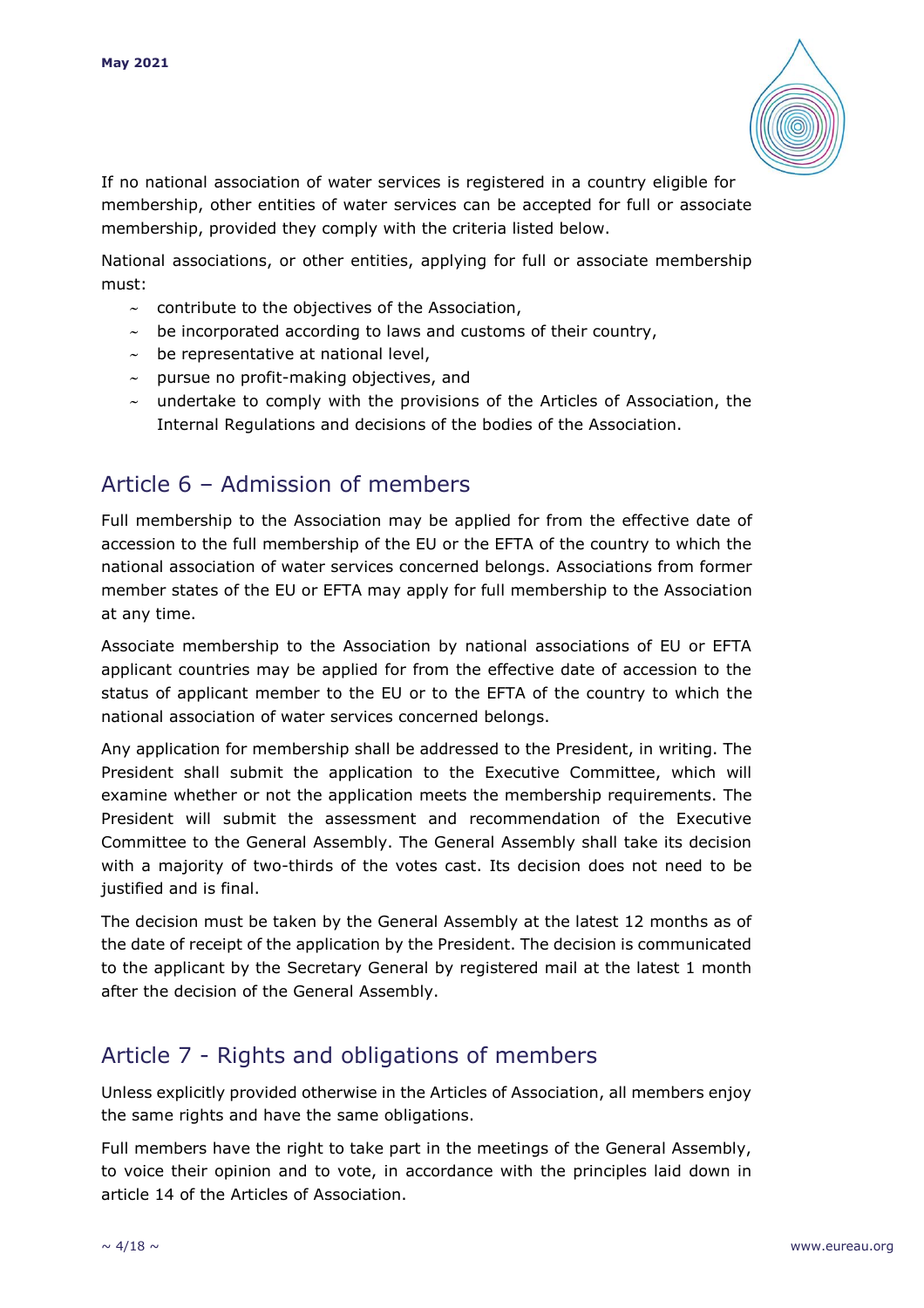

Associate members have the right to take part in the meetings of the General Assembly, to voice their opinion but they do not have the right to vote.

All members pay a yearly subscription fee (or any other form of financial contribution), in accordance with the rules laid down in the Articles of Association and the Internal Regulations.

## Article 8 – Resignation of members

Any member may resign from the Association at any time. Such decision must be notified by registered letter at the registered office of the Association, to the President not less than four months before the end of the calendar year. The President will acknowledge receipt of the resignation letter in writing.

All resigning members will remain liable for all their financial obligations vis-à-vis the Association until the end of the financial year in the course of which the resignation comes into effect.

Resigning members cannot claim the reimbursement of the subscription fee due or paid for the calendar year in which it has resigned nor any rights over all or any part of the assets of the Association.

Any full member is deemed to have resigned if the country to which it belongs ceases for any reason or in accordance with any procedure whatsoever to be part of the EU or of the EFTA. The same rule applies for an associate member when the country to which it belongs ceases to be applicant member to the EU or to the EFTA.

If a member fails to meet its financial obligations for one financial year, it will be considered as having resigned as from the first day of the following financial year.

# Article 9 – Expulsion of members

Any member who (i) fails to meet the criteria for membership, and/or (ii) fails to fulfil its obligations under the Articles of Association and/or the Internal Regulations, and/or (iii) acts in a manner which is seriously injurious to the interests of the Association and/or (iv) acts contrarily to the common values and ethics of the Association, may be expelled by a resolution of the General Assembly which, after having heard representations in the defence of the member concerned, shall take its decision with a majority of two-thirds of the votes cast. The member concerned will not be entitled to vote on the resolution of expulsion nor shall it count for the attendance quorum. The member concerned shall have the right to address to the Executive Committee and to circulate (at its expense) its comments on the proposed resolution of expulsion.

The expulsion decision sets forth the grounds on which the expulsion is based but, this apart, the decision does not need to be motivated and is final. The Secretary General will send a copy of the decision to the expelled member by registered letter,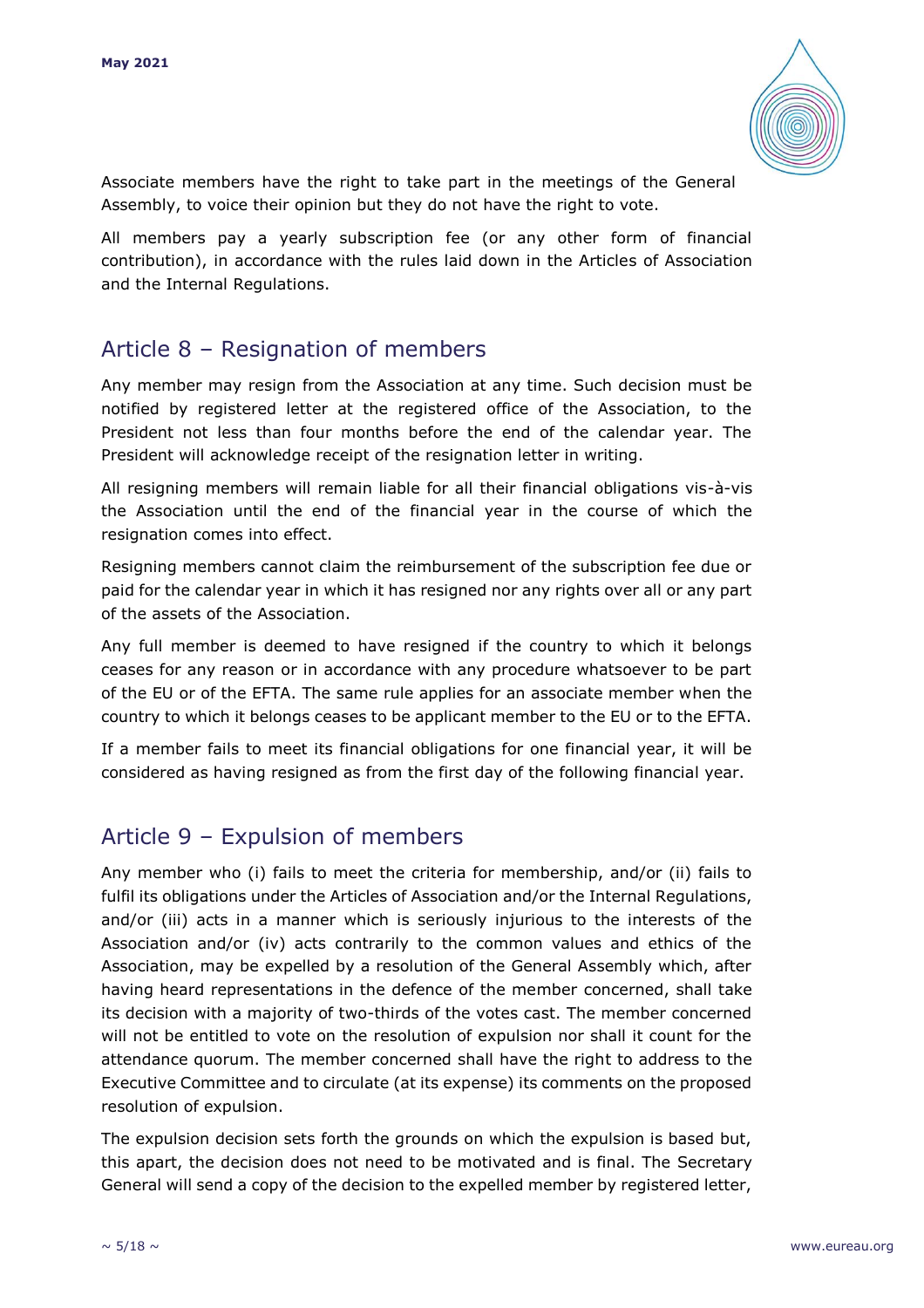

within 15 calendar days. The expulsion shall come into force immediately but the expelled member will remain liable for its outstanding financial obligations towards the Association.

Until there is a decision by the General Assembly, the Executive Committee is entitled to suspend the member (including its voting right) for whom there exist serious and consistent indications of breaches of the obligations referred under paragraph 1 (i) to (iv) above, notwithstanding the obligation of the suspended member to fulfill its financial obligations.

The member expelled may not claim reimbursement neither of the subscription fee due or paid for the calendar year in which it is expelled nor any rights on all or part of the assets of the Association.

# 3. Chapter III – Association bodies

## Article 10 - Association bodies and officers

The bodies of the Association are:

- $\sim$  the General Assembly;
- $\sim$  the Executive Committee; and
- $\sim$  the Secretary-General.

The officers of the Association are:

- $\sim$  the President; and, if relevant, in accordance with article 18,
- $\sim$  the Vice-President.

# 4. Chapter IV – General Assembly

#### Article 11 - Composition

The General Assembly is composed of all member countries of the Association.

Other people may be invited by the president to attend a meeting of a General Assembly.

#### Article 12 - Powers

The resolutions passed at the meetings of the General Assembly shall be binding on all members, including those absent or dissenting.

The General Assembly shall have the broadest powers to do anything that is necessary or useful to achieve the purpose of the Association, with the only exception of the powers reserved by the Articles of Association to the Executive Committee.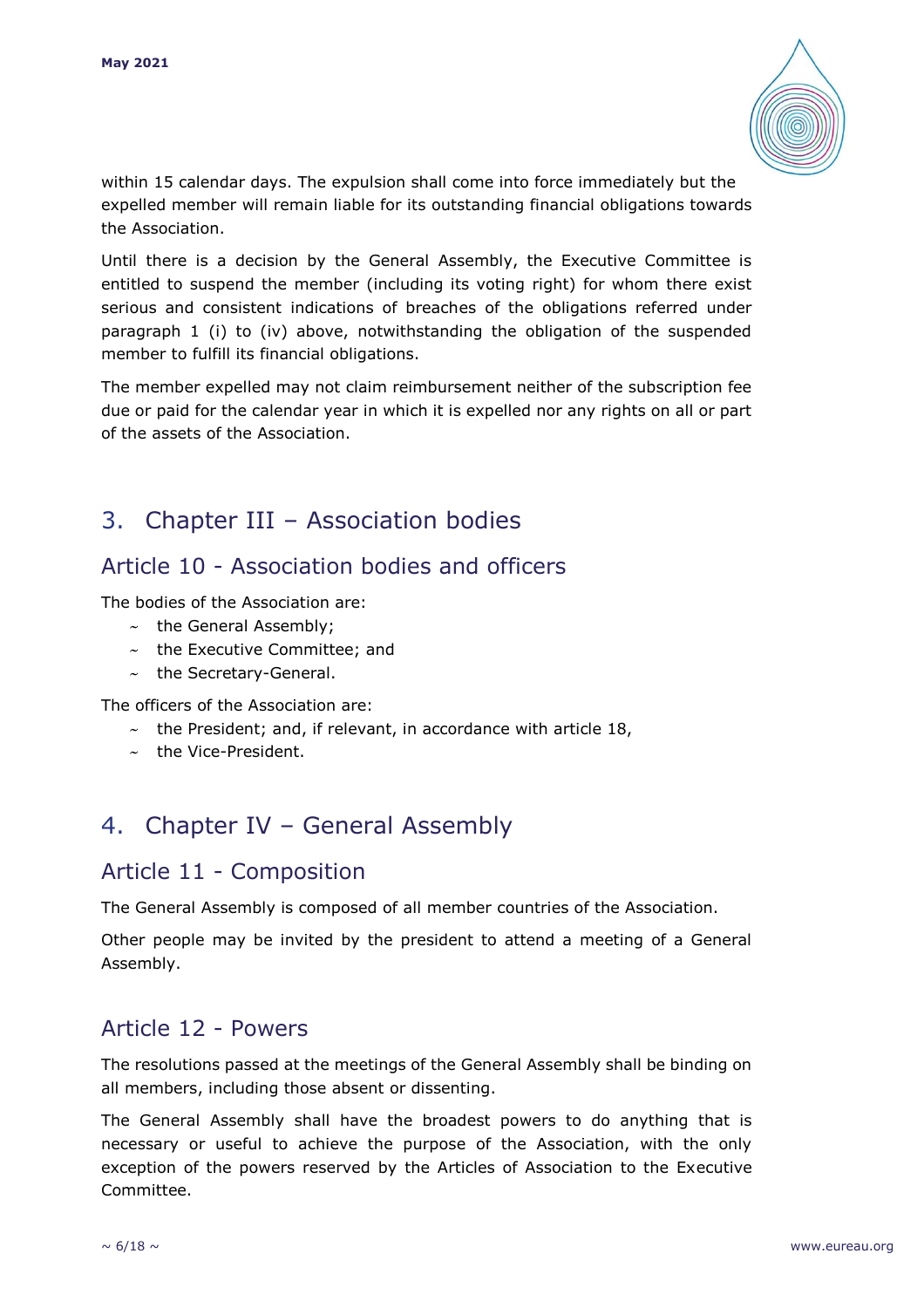

It includes the power:

- a. to decide the overall strategy and policy of the Association,
- b. to approve position papers proposed and established by the Committees,
- c. to decide on applications to become member of the Association,
- d. to fix the annual fees to be paid by the members of the Association,
- e. to approve the annual budget and the annual financial accounts of the Association,
- f. to appoint, dismiss, release from liability the auditors and determine their remuneration,
- g. to elect and dismiss the President,
- h. to appoint and dismiss the Secretary-General,
- i. to create Committees and elect the Committee Chairs,
- j. to create joint working groups,
- k. to appoint the members of the Internal Audit Committee,
- l. to elect the members of the Executive Committee,
- m. to receive or hear the reports of the Executive Committee and the auditor(s), if the Association decides to appoint one or more auditors, in accordance with article 30,
- n. to ask to the President to decide whether to propose to the Executive Committee to reconsider one or more of its decisions when delegated from the General Assembly,
- o. to give discharge to the members of the Executive Committee,
- p. to take appropriate measures ensuring the continuity in the leadership of the Association in case of necessity,
- q. to record the resignation of a member of the Association,
- r. to expel a member of the Association,
- s. to approve and amend the Articles of Association,
- t. to approve and amend the Internal Regulations, knowing that all or part of this power may be delegated by the General Assembly to the Executive Committee.
- u. to dissolve the Association and take all adequate measures therefore,
- v. to decide, in case of disagreement, on the allocation of powers between the bodies of the Association.
- w. on recommendation of the Executive Committee, to approve agreements with water services associations from European Neighbourhood Countries not eligible for associate membership.

The General Assembly may, under its responsibility, for particular and specific purposes, delegate a part of its powers to a third party.

#### Article 13 – Meetings

At least two meetings of the General Assembly must be held each year. One of these two meetings must be held not later than July.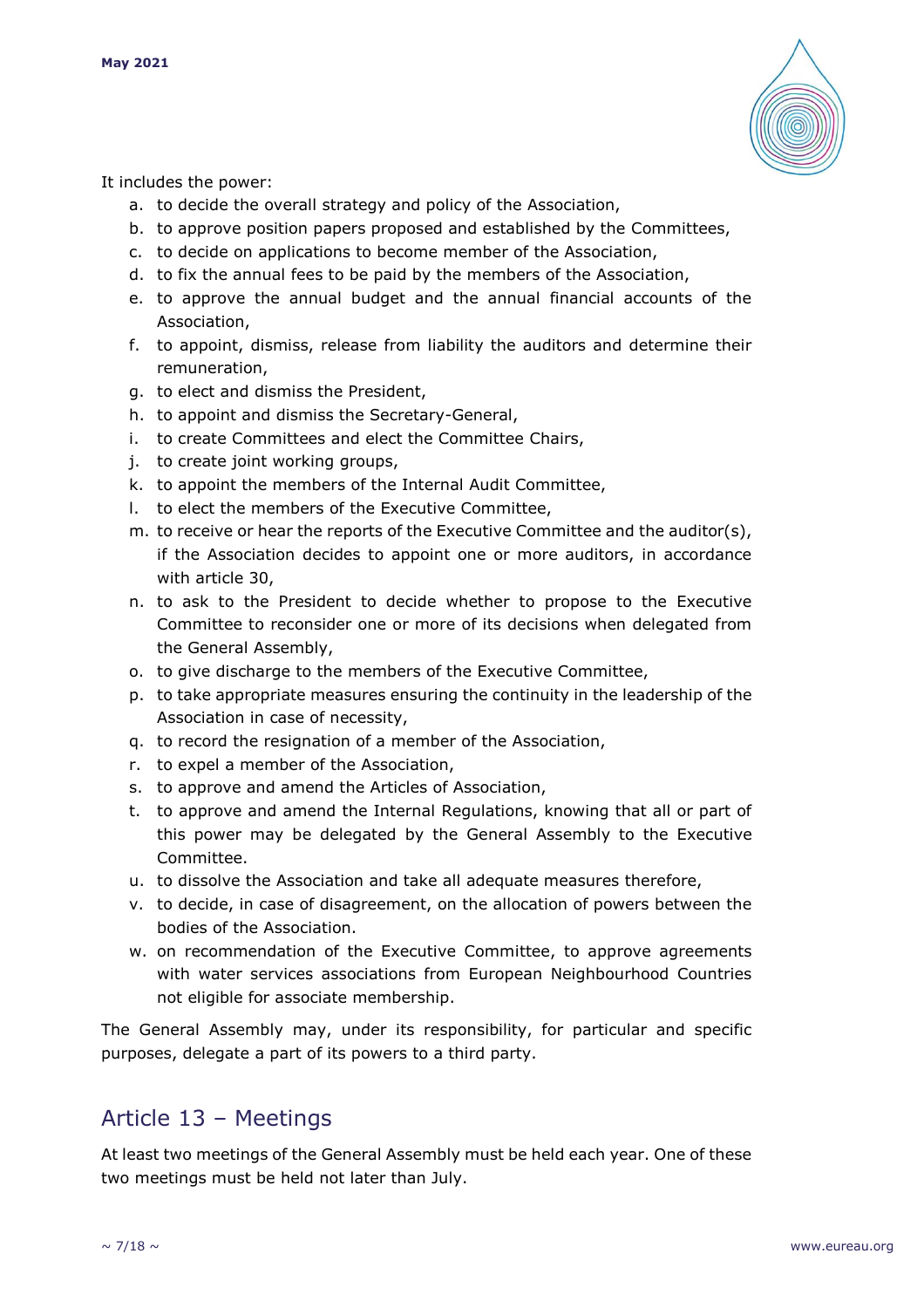

The President may also call a meeting of the General Assembly whenever s(he) deems necessary or within a month when at least one third of the members put an application in this way. This application states the matters to be put on the agenda.

All members must be convened to the meetings of the General Assembly.

The meetings of the General Assembly take place at the date, time and place indicated in the notice.

The notice letters to attend the General Assembly meeting are communicated (by post, fax or email or any other means of communication) at least 21 calendar days before the date of the meeting. The notice letter encompasses the agenda. As the case may be, the working documents are communicated or made available on the extranet page of the Association at least 14 calendar days before the date of the meeting.

A member present at the General Assembly is deemed to have been duly and regularly convened to such meeting.

The meetings of the General Assembly will be chaired by the President. In the absence of the President, the meeting shall be chaired by the Vice-President, if a Vice-President has been elected. In the absence of the President and of the Vice-President, the General Assembly shall appoint a chairman among its members.

An attendance list, indicating the member's name, shall be signed before the meeting by the representative of the member.

#### Article 14 – Proceedings, quorums and votes

The General Assembly is not validly constituted unless two-thirds of all the full members are present or represented. If for any reason this quorum should not be reached at a meeting of the General Assembly, the President adjourns the session until a new date within the two next months.

The General Assembly shall try to take all its decisions by consensus. Only if a consensus fails to be found shall the General Assembly proceed to vote.

Only the full members of the Association are entitled to vote, with one single vote per full member. In the case there is more than one full member per country, the full members of that country must act in concert and will only have the right to express one single vote, in accordance with the rules laid down in the Internal Regulations.

Decisions will be made by a two-thirds majority of the votes cast. Abstentions shall not be taken in account and, in the case of a written vote, blank and mutilated votes will not be counted in the votes cast.

Decisions to approve agreements with water services associations from European Neighbourhood Countries not eligible for associate membership shall require unanimous support.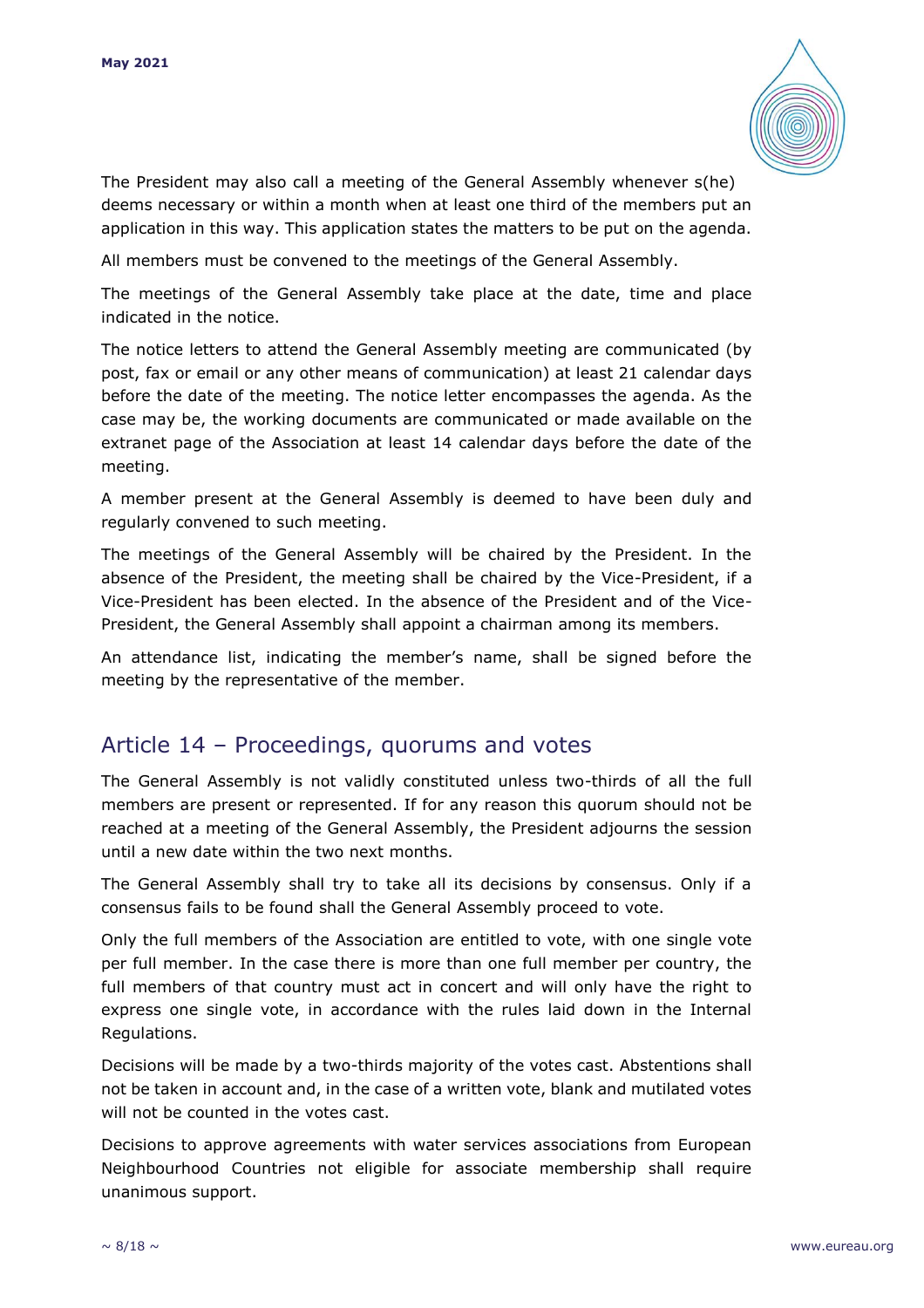

Members cannot take part to the votes concerning matters of EU legislation that is not influencing the applicable legislation in their countries.

Decisions may also be taken by written resolutions (communicated to the members by post, fax or email or any other means of communication), by conference call or by videoconference, in accordance with the rules laid down in the Internal Regulations. Decisions taken by written resolutions, conference call or videoconference are deemed to take place at the registered office of the Association. Decisions taken by written resolutions are deemed to come into force on the date mentioned on the letter. Decisions taken by conference call or videoconference are deemed to come into force on the date of the meeting.

## Article 15 – Representation of the members

The members are represented at the meetings of the General Assembly in accordance with the rules laid down in the Internal Regulations.

## Article 16 – Representation by power-of-attorney

A member may be represented by another member, or by a duly authorised natural person allowed by that member to represent it, by virtue of a written power-ofattorney.

## Article 17 – Minutes

The decisions taken by the General Assembly shall be recorded in minutes, which are signed by the chairperson of the meeting and kept in a register at the members' disposal at the registered office of the Association.

# 5. Chapter V – Executive Committee

#### Article 18 – Composition

The Executive Committee consists of the President, the Committee Chairs and a maximum of seven people, appointed by the General Assembly among the representatives of the members upon President's proposal. This proposal shall take into account both geographical criteria and the diversity in management.

Upon proposal of the President, the Executive Committee may elect Vice-Presidents from the members of the Executive Committee. In such case, the Executive Committee defines the functions of the Vice-Presidents.

The General Assembly appoints the members of the Executive Committee in accordance with the rules laid down in the Internal Regulations. The General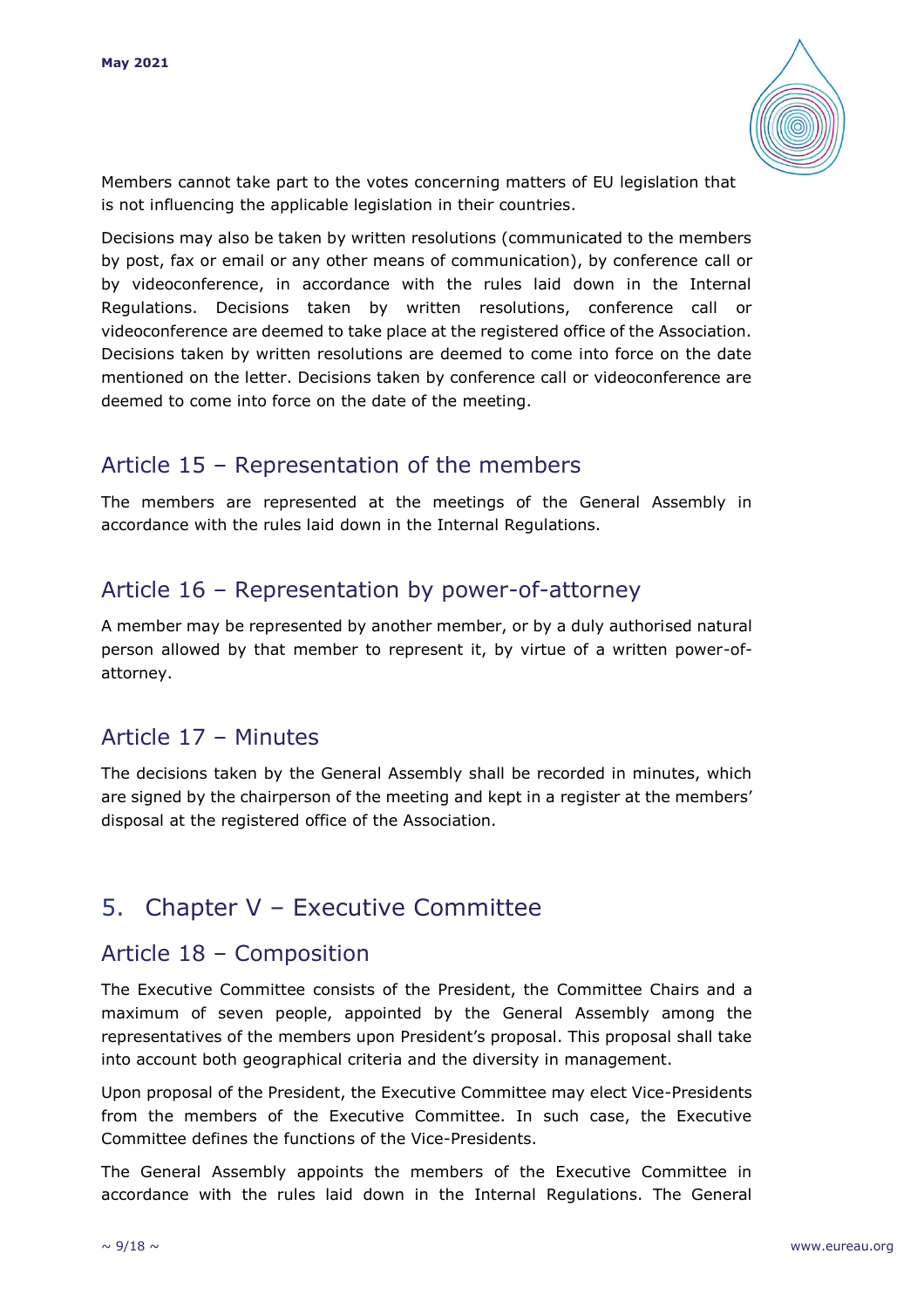

Assembly may at any time dismiss any members of the Executive Committee.

The members of the Executive Committee are appointed for two years by the General Assembly during the same meeting at which a new President is appointed.

The mandate of the President and the Committee Chairs on the Executive Committee ceases automatically at the end of their respective functions. The mandate of the members of the Executive Committee proposed by the President ceases automatically at the end of the two years period.

The mandate of member of the Executive Committee shall not be remunerated.

In the event that a vacancy occurs (including as a result of a resignation) a new member of the Executive Committee can be appointed by the Executive Committee. The term of office of the new member of the Executive Committee shall expire at the same time as the term of the replaced member of the Executive Committee would have expired. The confirmation of the appointment of the new member of the Executive Committee is submitted for approval to the next meeting of the General Assembly.

The Secretary General shall be convened and shall attend the meetings of the Executive Committee, except in the event of a conflict of interest.

In order to help the Executive Committee in its strategic analyses and deliberations, its meetings can be extended to the leaders of the joint Task Forces or joint Working Groups, to the leaders of the Committees' Task Forces or Work Groups, with the agreement of the relevant Chair, to the representatives of the Association in external experts groups and/or to other experts, upon invitation of the President. These persons do however not come into consideration for any of the procedure or voting provisions applicable to the Executive Committee.

#### Article 19 – Powers

The Executive Committee has the following restrictive powers:

- $\sim$  to take all initiative resulting from the decisions and guidelines issued by the General Assembly and to implement the strategy and the policy decided by the latter,
- $\sim$  to coordinate the activities of the Committees and, in co-operation with the Committee Chairs, the President and the Secretary-General, to lay down their policy work plans that must fit into the strategic plan of the Association,
- $\sim$  to propose to the General Assembly the creation of new Committees or Joint Working Groups, with their terms of reference, or the disbanding of one or several of the Committees or Joint Working Groups,
- $\sim$  to establish joint Task Forces and to receive or hear the reports on their activities,
- $\sim$  to designate and dismiss the persons who will represent the Association on external groups or who will speak on its behalf at conferences, workshops or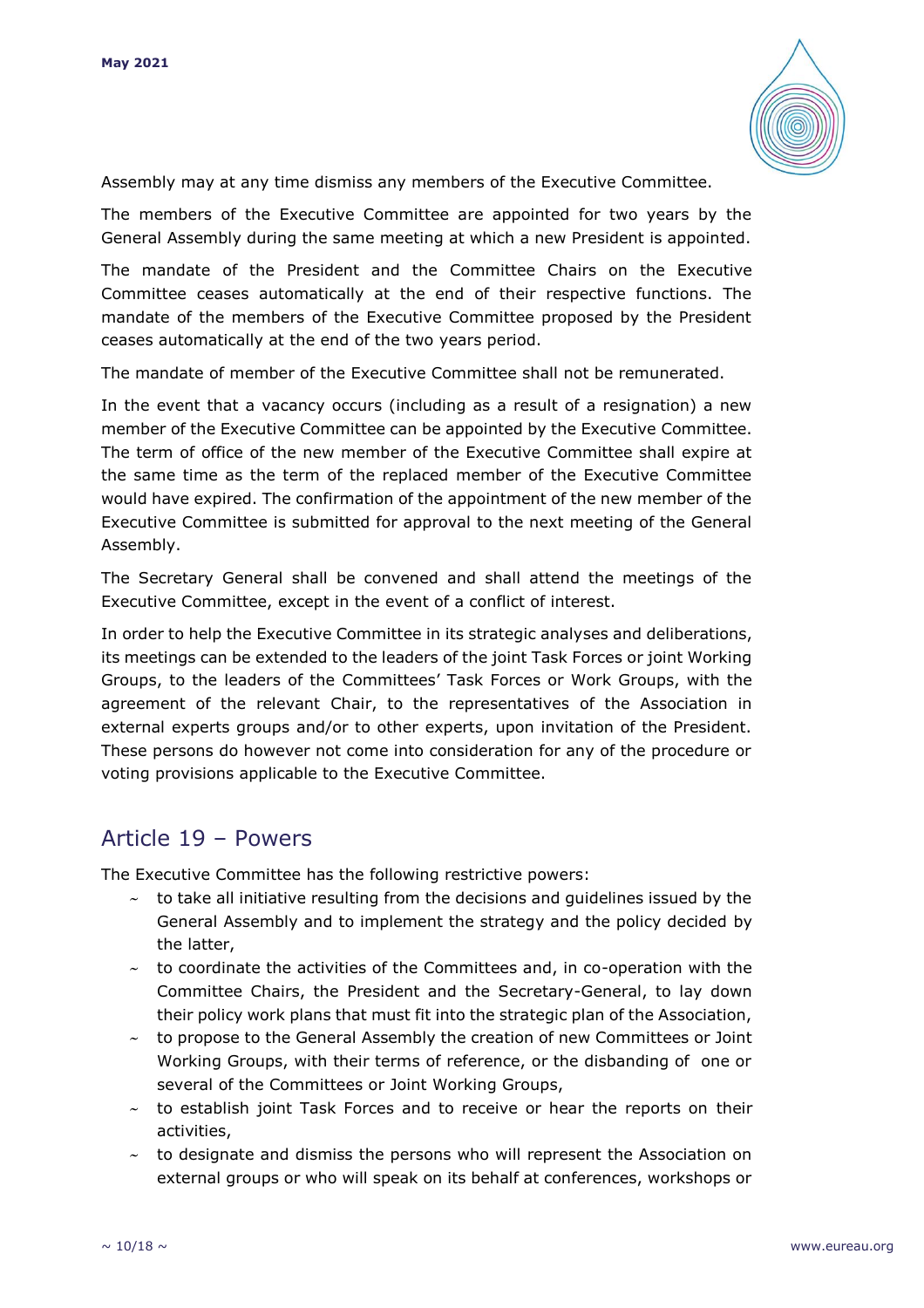

meetings,

- $\sim$  to prepare the decisions of the General Assembly,
- $\sim$  to manage any issue for which it will be delegated by the General Assembly,
- $\sim$  to submit an annual budget and the annual financial accounts to the General Assembly and to propose to it amounts for membership fees,
- $\sim$  to report on its activities to the General Assembly.

The Executive Committee may delegate, under its responsibility, special and specific powers to one or more third parties.

## Article 20 - Meetings

The Executive Committee meets when required by the President or by at least two other members of the Executive Committee.

The meetings of the Executive Committee will be chaired by the President. In the absence of the President, the meeting shall be chaired by the Vice-President. In the case of absence of the President and of the Vice-President, the Executive Committee shall appoint a chairperson among its members.

The agenda of the meeting (including annexed document) of the Executive Committee must be notified not less than 7 calendar days before the date of the meeting.

Each member of the Executive Committee may be represented by another member of the Executive Committee. However, one member of the Executive Committee may not hold more than one power-of-attorney.

## Article 21 – Proceedings, quorums and votes

The Executive Committee is not validly constituted unless one half of the persons who make it up are present or represented. If for any reason this quorum is not reached, the President adjourns the meeting until a new date as early as possible.

The Executive Committee shall try to take all its decisions by consensus. Only if a consensus fails to be found shall the Executive Committee proceed to vote.

Decisions will be made by a two-thirds majority of the votes cast. Abstentions shall not be taken in account and, in the case of a written vote, blank and mutilated votes will not be counted in the votes cast.

Decisions may also be taken by written resolutions (communicated to the members of the Executive Committee by post, fax or email or any other means of communication), by conference call or by videoconference, in accordance with the rules laid down in the Internal Regulations. Decisions taken by written resolutions, conference call or videoconference are deemed to take place at the registered office of the Association. Decisions taken by written resolutions are deemed to come into force on the date mentioned on the letter. Decisions taken by conference call or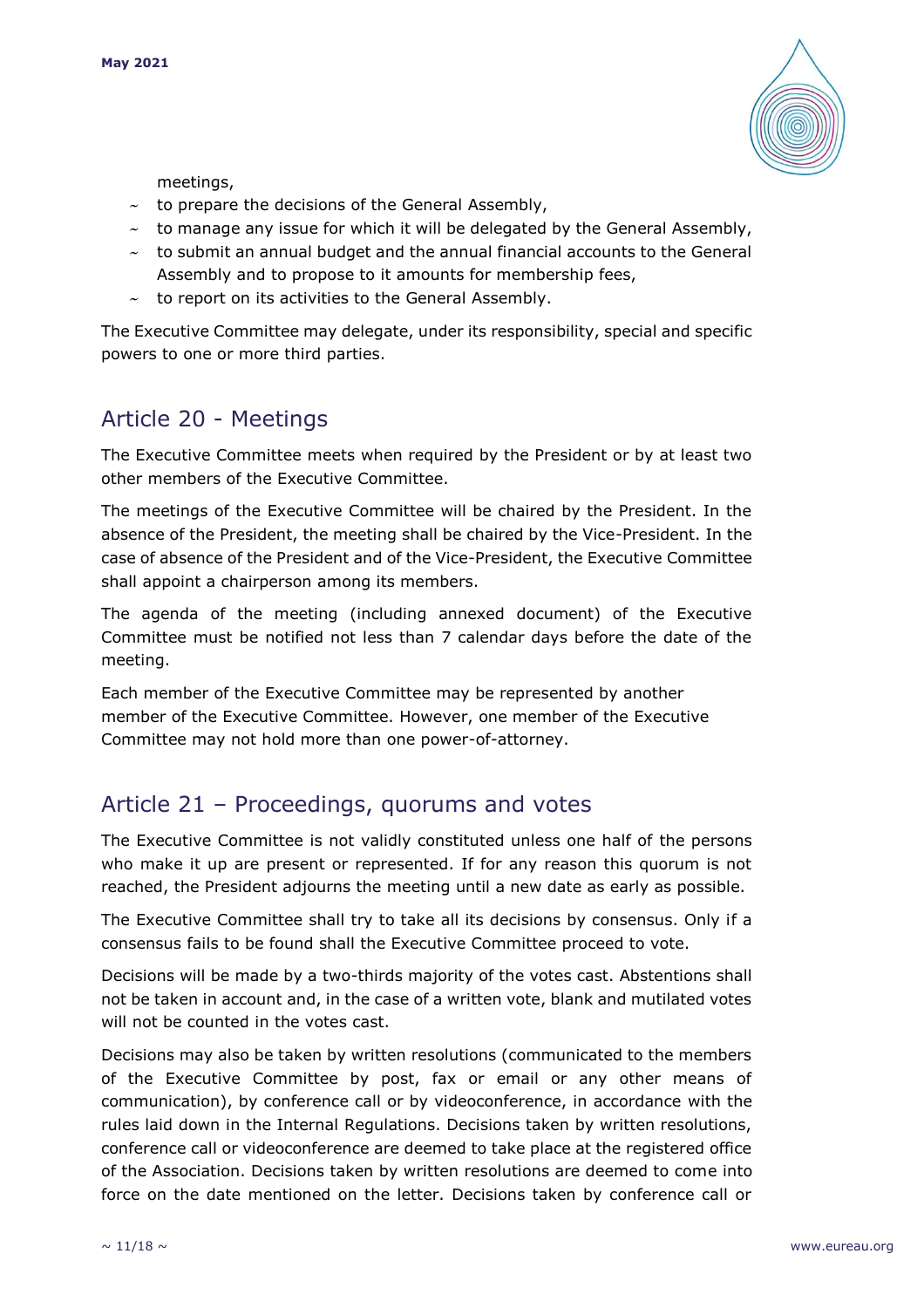

videoconference are deemed to come into force on the date of the meeting.

## Article 22 – Minutes

The decisions taken by the Executive Committee shall be recorded in minutes, which are signed by the chairperson of the meeting and sent out to each member of the Executive Committee and of the members of General Assembly within 15 calendar days of the decision. The minutes are also kept in a register, at the disposal of the members of the Executive Committee, at the registered office of the Association.

The extracts or copies of the minutes are signed by the Secretary-General.

# 6. Chapter VI - President

#### Article 23 – Election

The President is elected by the General Assembly for a term of two years, among the candidates presented by full members from EU or EFTA countries. The outgoing President can be re-elected once for another two years maximum,

To be eligible, the candidates:

- $\sim$  must have been a representative of a member of the General Assembly or a Committee chair for at least the period of one year immediately preceding the date of the election, and
- $\sim$  may neither be a representative of a member of the same countries as the members which the Presidents represented for the 4 years preceding the term they apply for.

The candidacies for the Presidency must be sent to the Secretary-General, in writing at the registered office of the Association, at least 30 calendar days before the meeting of the General Assembly during which the President is to be elected.

The President is elected through a secret ballot, at the absolute majority of votes cast. Abstentions shall not be taken in account and, in the case of a written vote, blank and mutilated votes will not be counted in the votes cast.

In case no candidate reaches the absolute majority at the first ballot, a second ballot is organized between the two candidates having obtained the most votes or, if there are more than two candidates having obtained the most votes in equal number, between the two of these candidates having the highest number of years as representative of a member of the General Assembly or as member of the Executive Committee.

In case of a second ballot where the two candidates obtain the same number of votes, the candidate having served the longest continuously in the General Assembly is elected President.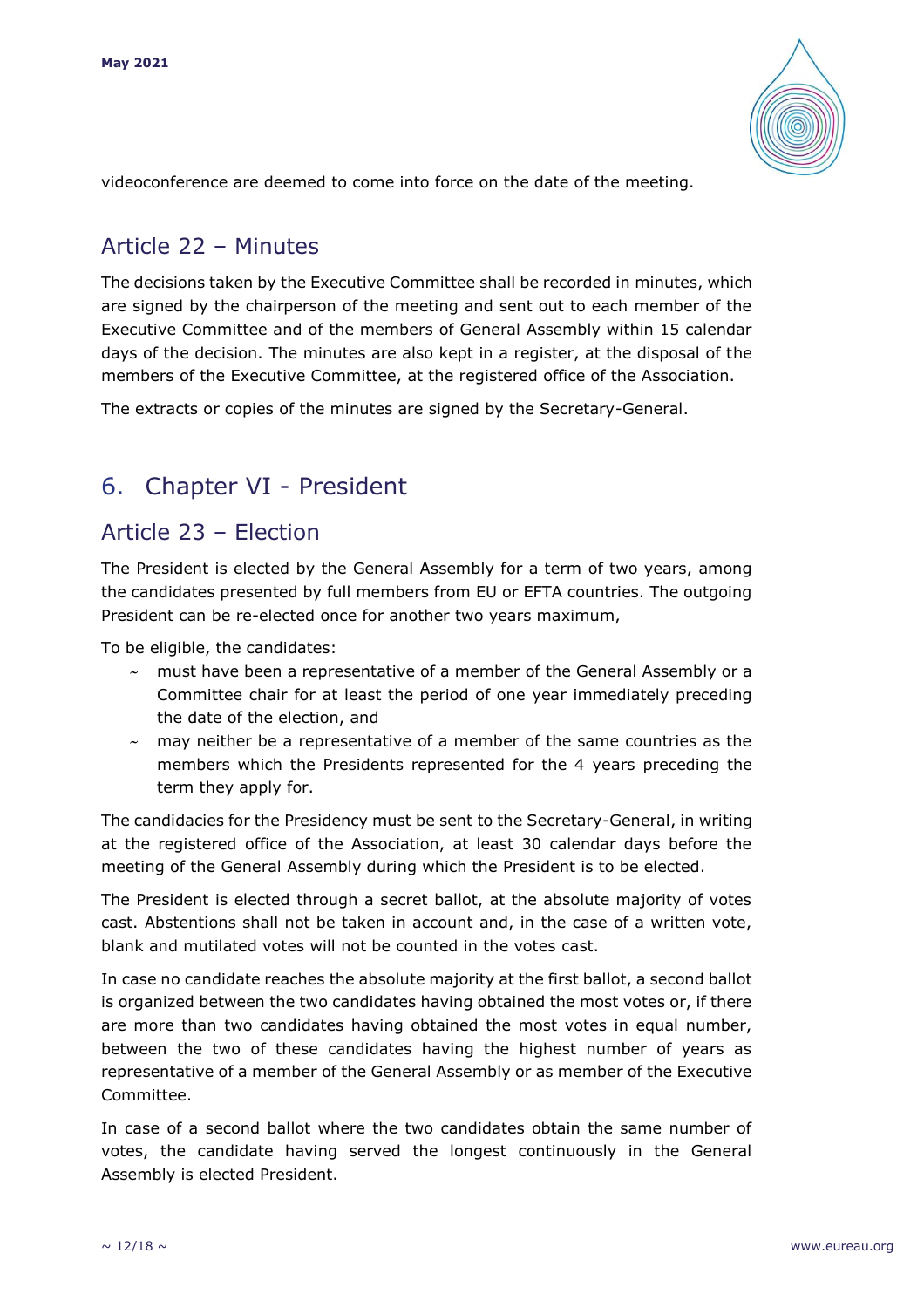

The election of the President takes place during the meeting of the General Assembly approving the annual accounts of the precedent year.

The mandate of the President shall not be remunerated.

## Article 24 – Functions

The functions of the President are as follows:

- a. to preside the Association, to look after its development and to ensure its representation,
- b. to defend the interests of the Association towards the European institutions and other relevant stakeholders,
- c. to ensure that a strategy and policies are approved by the General Assembly and to control that they are implemented,
- d. to ensure contacts with high ranking EU officials,
- e. to convene and to chair the meetings of the General Assembly as well as the meetings of the Executive Committee, and to establish their agenda and minutes, in co-operation with the Secretary-General,
- f. following the request of the General Assembly, to decide whether a decision of the Executive Committee must be submitted to the Executive Committee to be reconsidered, as long as this decision was taken after delegation from the General Assembly,
- g. to propose up to 7 people to be elected to the Executive Committee,
- h. to take any actions at law for the Association, whether as defendant or plaintiff, to sign all acts binding the Association and all letters on behalf of the Association, together with another member of the Executive Committee,
- i. to report on his/her activities to the General Assembly or to the Executive Committee, according to their respective competences.

The President may delegate members of the Executive Committee, including the Vice-President, to assume representation missions and/or parts of his/her other functions as he may seem appropriate.

# 7. Chapter VII – Secretary General

#### Article 25 – Appointment

The Secretary General shall be appointed by the General Assembly.

## Article 26 – Functions

The Secretary General is entrusted with the daily management of the Association. His/her functions include: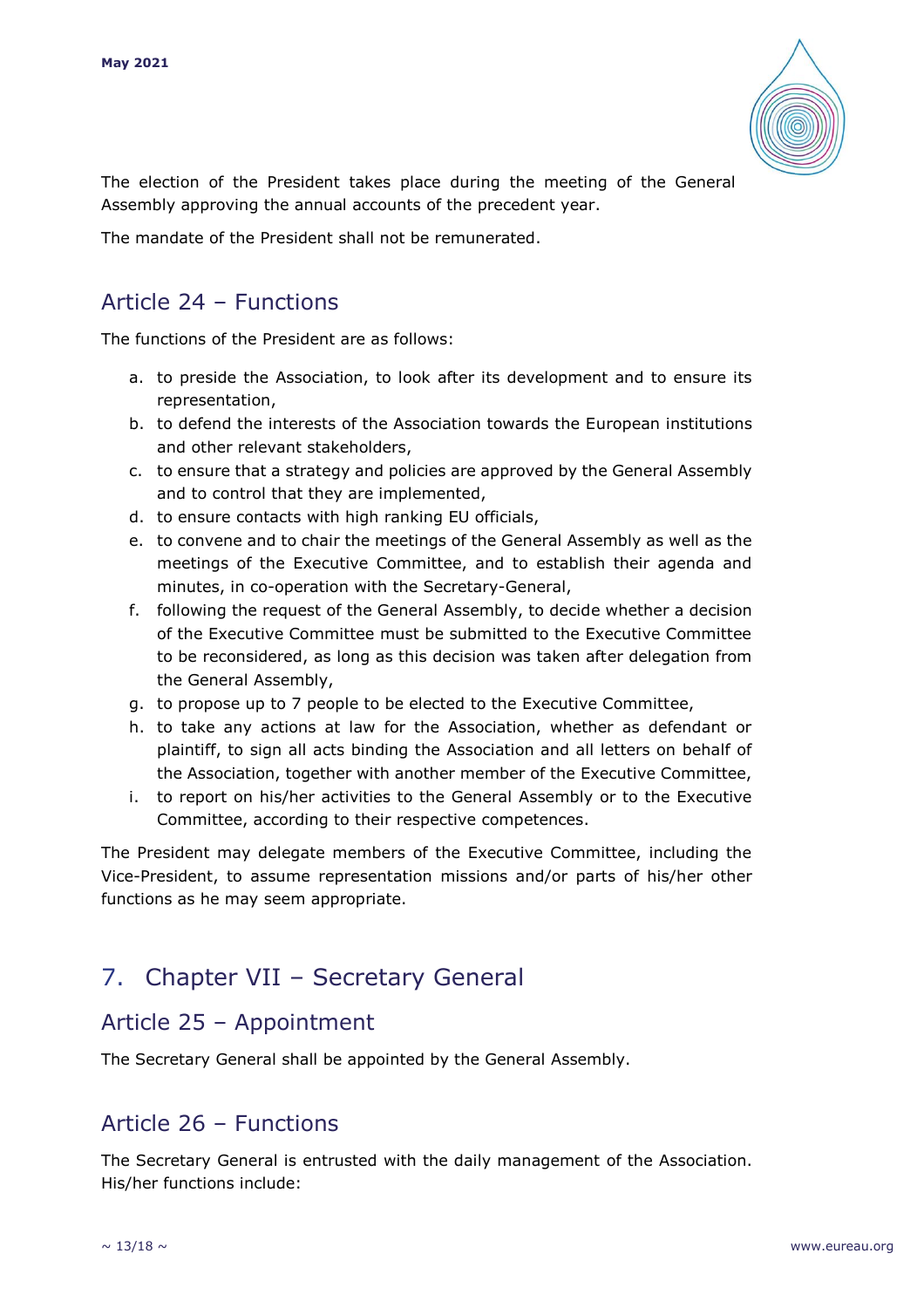

- $\sim$  to assist the President and work with him/her in close cooperation,
- $\sim$  to look after the development of the Association, to coordinate its activities and to ensure its representation and its communication, notably towards high ranking stakeholders,
- $\sim$  to attend the meetings of the General Assembly, and of the Executive Committee, to establish their respective agendas & minutes in co-operation with the President and after contact with the Committee Chair, and to keep them recorded,
- $\sim$  to attend the meetings of the Committees, the Working Groups and the Task Forces,
- $\sim$  to hire, manage, evaluate and dismiss the staff of the General Secretariat and to be responsible for the daily administrative management of the Association,
- $\sim$  to take any actions at law, whether as defendant or plaintiff, and to sign all acts binding the Association and all letters on behalf of the Association, within the daily management of the Association,
- $\sim$  to execute the financial operations, eventually together with the President as from a certain amount which is determined by the Internal Regulations,
- $\sim$  report on his/her activities to the Executive Committee,

In case of conflicting opinion between the President and the Secretary-General, the opinion of the President will always prevail.

The Secretary General may delegate special and specific powers deriving from the powers listed here above to one or more members of the staff of the Association and to one or more third parties upon approval of the President.

# 8. Chapter VIII – Committee Chairs

## Article 27 – Appointment and functions

For each Committee it decides to establish, the General Assembly shall appoint a Chair.

The functions and appointment rules of the Committee Chairs are determined by the Internal Regulations.

# 9. Chapter IX – Representation of the association

#### Article 28 - Representation of the Association

The Association shall be validly represented with respect to all acts within the powers of the Executive Committee, including in court proceedings, by the joint signature of the President and another member of the Executive Committee, who shall not be obliged to offer proof to third parties of a prior decision of the Executive Committee.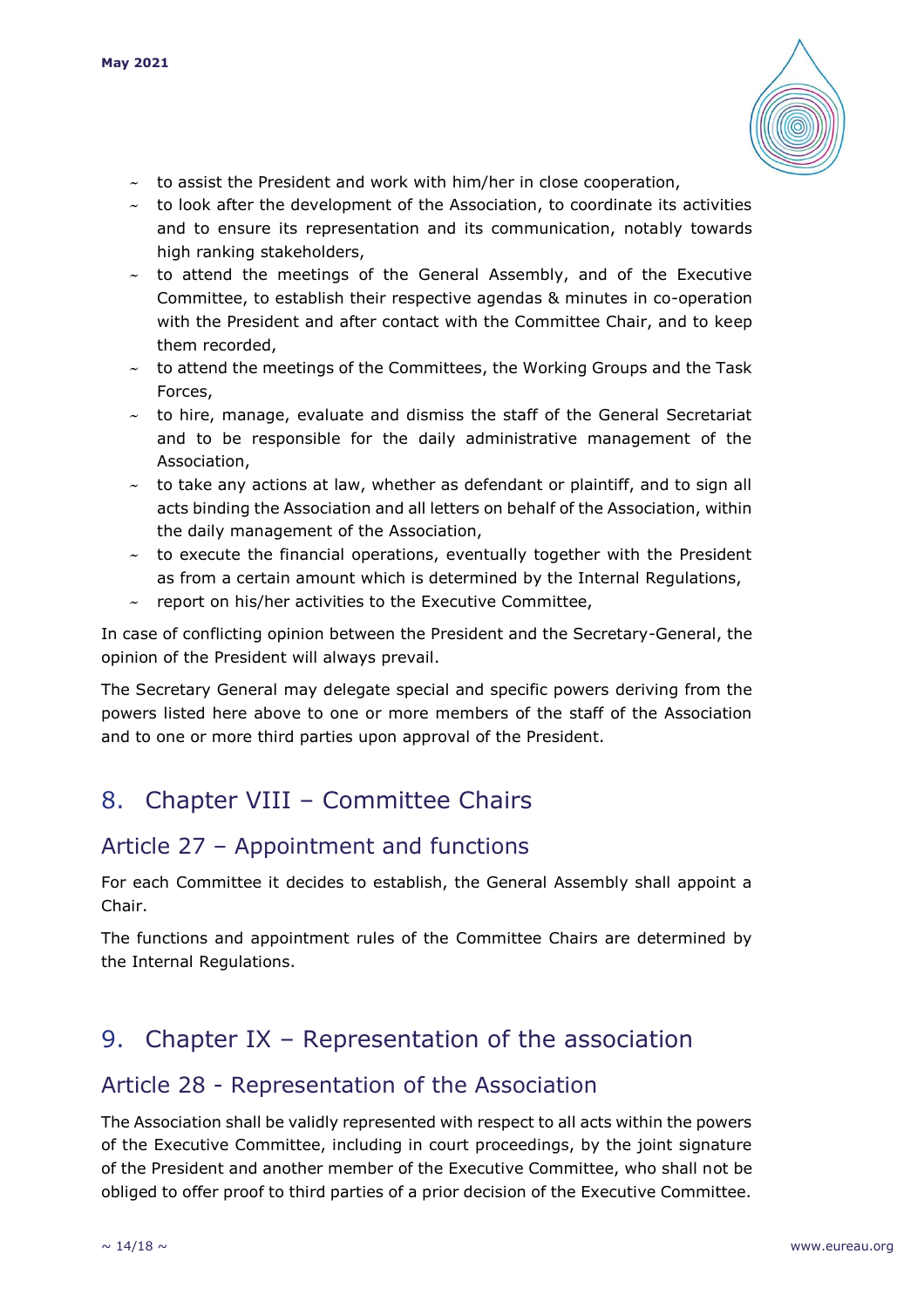

The Association shall be validly represented by the Secretary General with respect to all acts of daily management.

# 10. Chapter X: Annual accounts - Financing – Subscriptions – Audit - Treasurer

#### Article 29 - Annual accounts and budget

Each year, the Executive Committee shall present the annual auditor's report according to art. 30, establish the annual accounts and a proposal of budget for the following calendar year. These documents shall be submitted for approval to the General Assembly, together with a proposal of amount of fee to be paid by the members and associations covered by the European Neighbourhood Policy but not eligible for associate membership. The annual fees to be paid by the members and associations covered by the European Neighbourhood Policy but not eligible for associate membership are calculated in accordance with the rules laid down in the Internal Regulations.

A member can apply for reduction of its fee in case of financial difficulties.

The Secretary General shall execute the financial operations, eventually together with the President as from a certain amount to be defined in the Internal Regulations.

The financial year starts the 1st of January and ends on 31rd of December of the same year.

# Article 30 - Audit

To the extent required by the Act, the audit of the financial situation, the annual accounts and the verification that the transactions set out in the annual accounts comply with the legal requirements or the Articles of Association, shall be entrusted to one or several auditors ("commissaires"), appointed amongst the members of the Institute of Auditors (Institut des Réviseurs d'Entreprises/ Instituut der Bedrijfsrevisoren).

In the case that the Act does not require the appointment of an auditor ("commissaire"), the Association is still entitled to appoint one or more auditors; they need not to be members of the Institute of Auditors (Institut des Réviseurs d'Entreprises / Instituut der Bedrijfsrevisoren).

The auditors shall establish an annual report.

#### Article 31 – Treasurer

The General Assembly shall appoint a treasurer for general financial oversight, the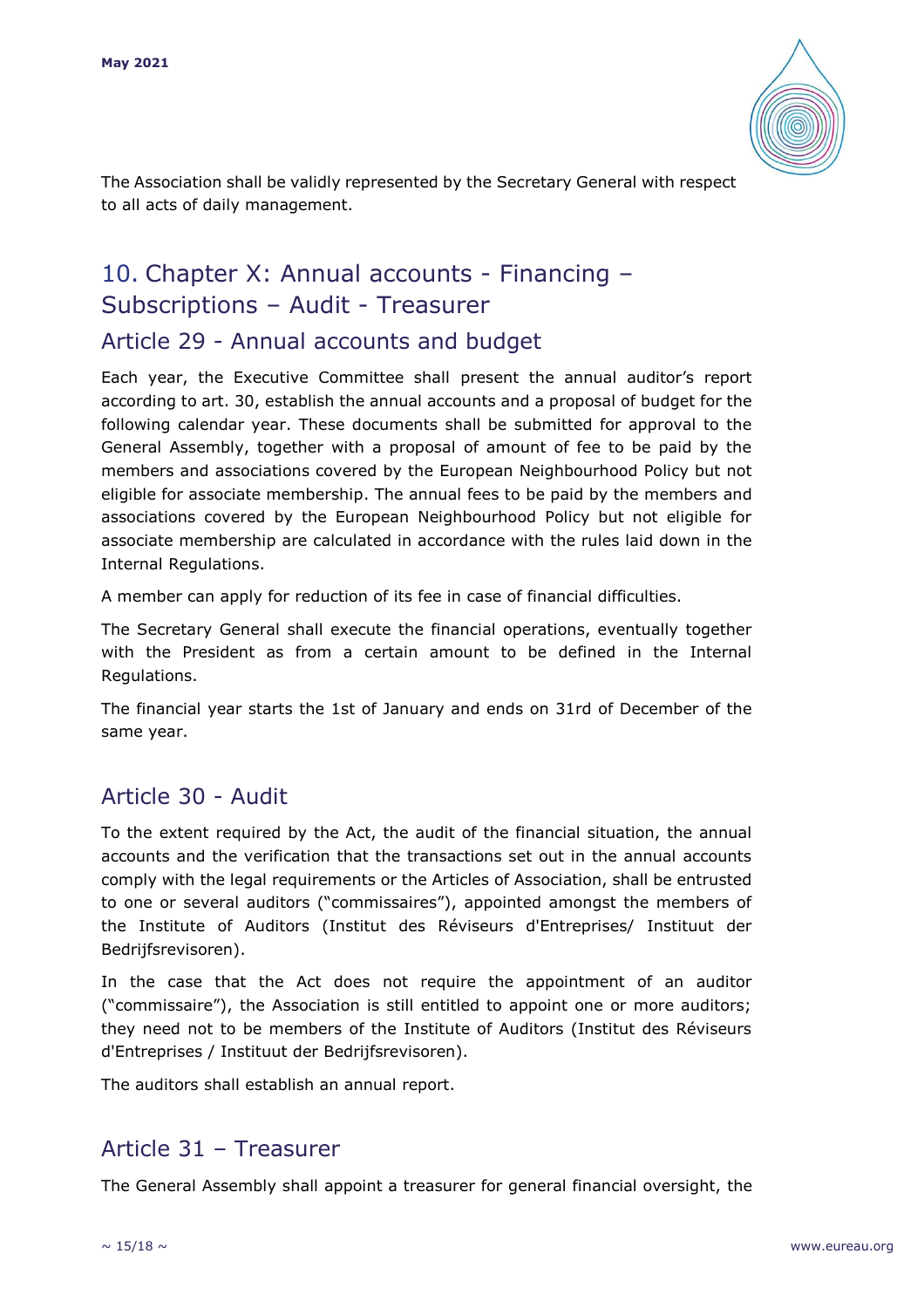

function and appointment are defined in the Internal Regulations.

# 11. Chapter XI: Internal regulations

#### Article 32 - Internal Regulations

The General Assembly may adopt and amend Internal Regulations, including schedules and annexes, of the Association, upon recommendation of the Executive Committee. The decision must be taken with a majority of two-thirds of the votes cast. The Internal Regulations may not conflict with the Articles of Association. The power to adopt and amend parts of the Internal Regulations may be delegated by the General Assembly to the Executive Committee. The scope of such delegations is specified in the decisions of the General Assembly.

# 12. Chapter XII: Limited liability

## Article 33 - Limited liability

Members will not be personally liable for the commitments of the Association. Their liability is limited to the payment of their financial obligations.

The members of the Executive Committee, Internal Audit Committee, President, Vice-President, Secretary General and Committee Chairs will not be personally liable for the obligations of the Association. Their liability is limited to the proper performance of their function.

# 13. Chapter XIII: Amendments to the Articles of Association

#### Article 34 - Amendments to the Articles of Association

Any proposal to amend these Articles of Association shall only be valid where it is proposed to the General Assembly by the Executive Committee or one quarter of the full members.

Motions containing amendments to the Articles of Association shall not be voted on unless attached to the notice calling the meeting.

Decisions regarding amendments to the Articles of Association shall be taken with a majority of two-thirds of the votes cast.

Amendments to the Articles of Association shall be published in the annexes of the Belgian Official Journal.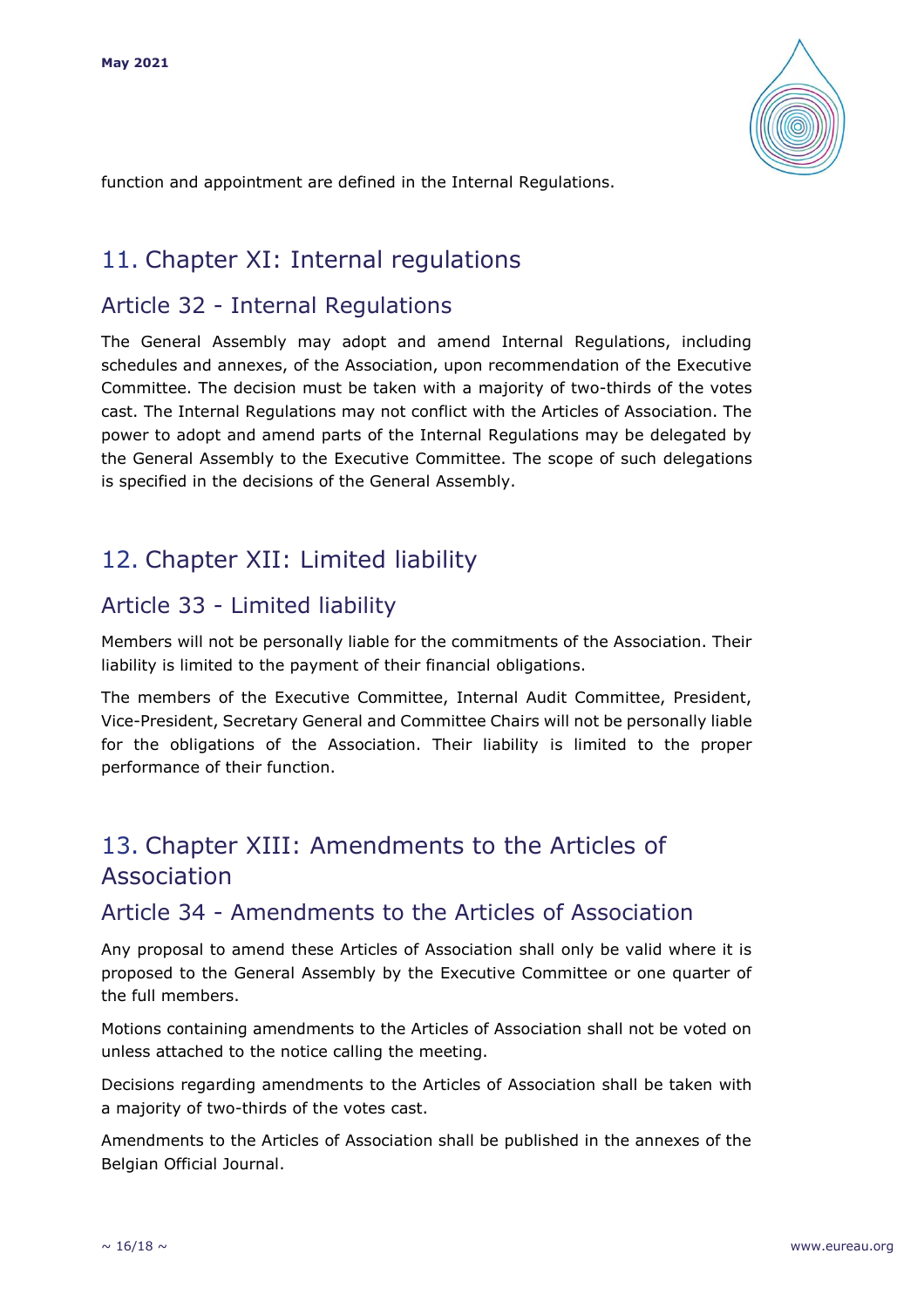

# 14. Chapter XIV: Dissolution

## Article 35 - Dissolution

Any proposal to dissolve the Association shall only be valid where it is proposed to the General Assembly by the Executive Committee or one quarter of the full members.

Motions containing the dissolution of the Association shall not be voted on unless attached to the notice calling the meeting.

Decisions regarding the dissolution of the Association shall only be passed if at least two-thirds of the full members are present or represented.

However, if at least two-thirds of the full members are not present or duly represented at this meeting of the General Assembly, a new meeting of the General Assembly will be convened in the same conditions as stated here-above. This second meeting of the General Assembly may validly decide on the items of the agenda, regardless of the number of full members present or duly represented.

Decisions regarding the dissolution of the Association shall be taken with a majority of two-thirds of the votes cast. The General Assembly shall also decide with a simple majority of the votes cast on (i) the appointment, powers and remuneration of the liquidators, (ii) the methods and procedures for the liquidation of the Association and (iii) the destination to be given to the net assets of the Association that will have to be allocated to a non-profit purpose.

# 15. Chapter XV: Final provisions

## Article 36 - Languages

These Articles of Association shall be written in the French and English languages. The French version of the Articles of Association shall take precedence.

The languages of the Association are English and French. The rules for the use of the working languages are determined by the Internal Regulations.

# Article 37 - Competent courts

Any dispute in connection with the Articles of Association, the Internal Regulations and/or any decision of one of the bodies of the Association, shall be governed by Belgian law and shall be submitted to the Brussels courts.

#### Article 38 - Notifications

Any notice served pursuant to these Articles of Association by fax or by email shall